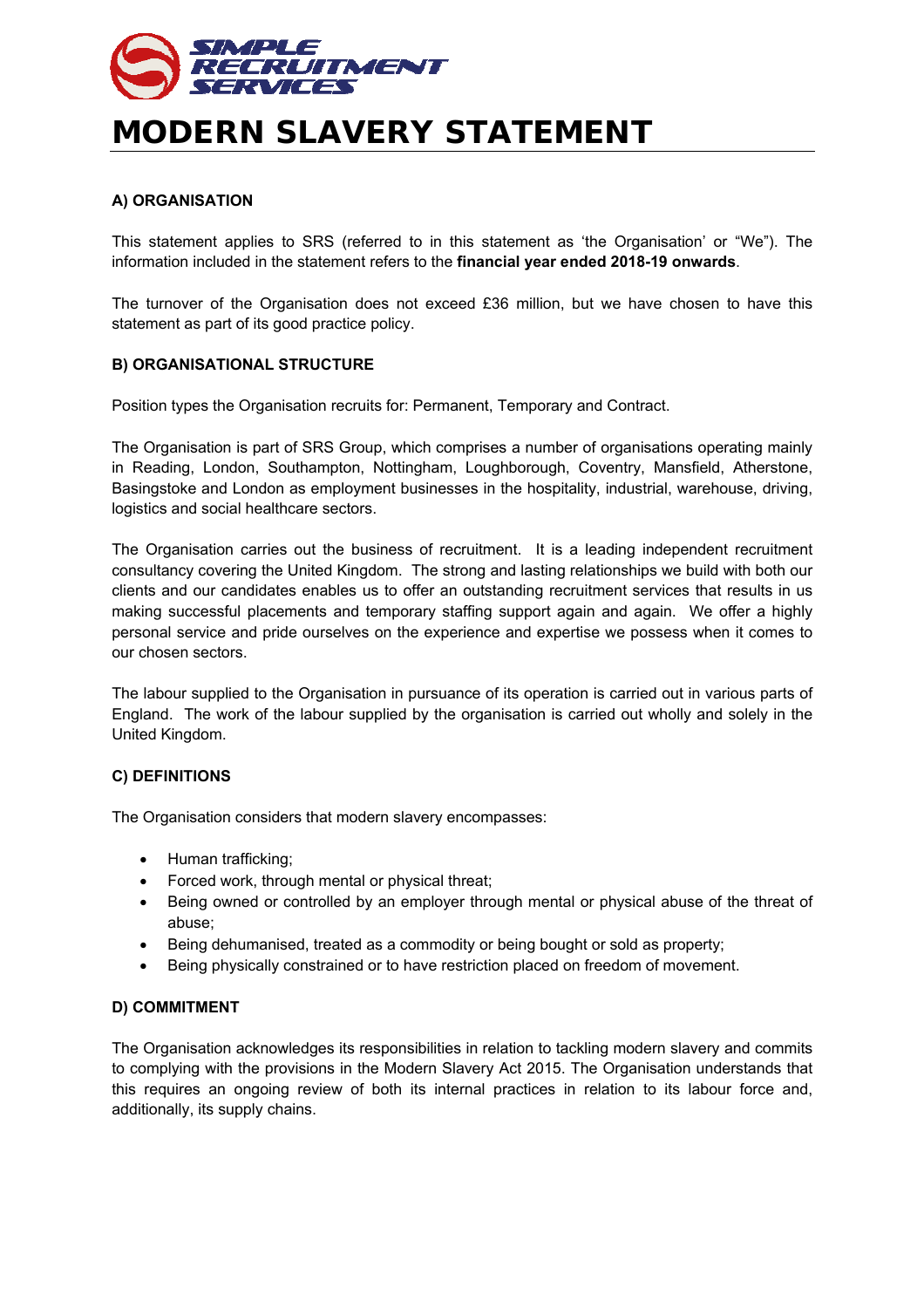

## **MODERN SLAVERY STATEMENT**

The Organisation does not enter into business with any other organisation, in the United Kingdom or abroad, which knowingly supports or is found to involve itself in slavery, servitude and forced or compulsory labour.

No labour provided to the Organisation in the pursuance of the provision of its own services is obtained by means of slavery or human trafficking. The Organisation strictly adheres to the minimum standards required in relation to its responsibilities under relevant employment legislation in the United Kingdom and often exceeds those minimum standards in relation to its employees.

#### **E) SUPPLY CHAINS**

In order to fulfil its activities, the Organisation's main supply chains include those related to the recruitment and supply of temporary, permanent or contract workers to the sectors stated above.

We work directly with our client employers and also through reputable intermediary recruitment businesses.

#### **F) POTENTIAL EXPOSURE**

In general, the Organisation considers its exposure to slavery/human trafficking to be relatively limited. Nonetheless, it has taken steps to ensure that such practices do not take place in its business nor the business of any organisation that supplies goods and/or services to it.

#### **G) STEPS TO PREVENT SLAVERYAND/OR HUMAN TRAFFICKING PRACTICES**

The Organisation carries out due diligence processes in relation to ensuring slavery and/or human trafficking does not take place in its organisation or supply chains, including conducting a review of the controls of its suppliers.

The Organisation has not, to its knowledge, conducted any business with another organisation which has been found to have involved itself with modern slavery.

We operate a robust recruitment and engagement policy and have provided guidance and training to our employees with hiring and procurement responsibilities to support our expectations and to comply with legal obligations in respect of equal opportunities and fair labour practices. We also have in place a range of supporting employment policies, processes, procedures and guidelines which reflect current legislation and best practice and which are targeted at safeguarding the interests of employees and potential employees and other people (such as contractors) who work for our business. These include policies addressing: Diversity and Inclusion, Equal Opportunities, and Dignity at Work.

We manage our business through our experienced regional teams working with trusted suppliers. Our philosophy is to develop long-term partnerships with suppliers whose policies, values and cultures, including respect and integrity, align to our own.

We expect our suppliers to reflect our standards, including paying a fair wage to their workers, respecting Human Rights, meeting their obligations under employment legislation and investigating their own supply chains for slavery and human trafficking issues and risks.

2 | ©Peninsula Business Services Limited